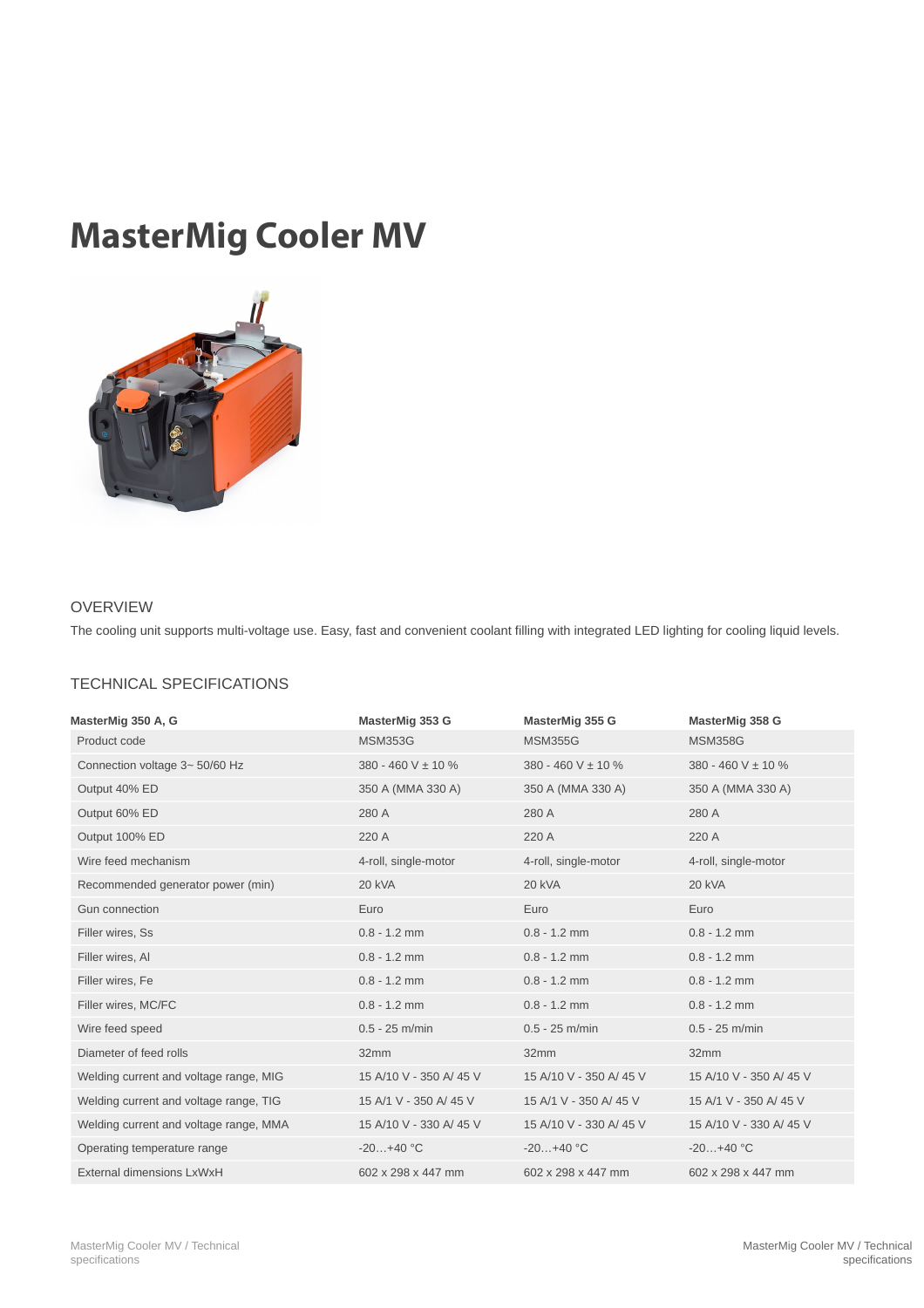| MasterMig 350 A, G           | MasterMig 353 G    | MasterMig 355 G  | MasterMig 358 G  |
|------------------------------|--------------------|------------------|------------------|
| Weight (no accessories)      | $27$ kg            | 27 kg            | 27 kg            |
| Degree of protection         | IP <sub>23</sub> S | IP23S            | IP23S            |
| <b>Standards</b>             | IEC 60974-1, -10   | IEC 60974-1, -10 | IEC 60974-1, -10 |
| Wire spool weight, max.      | $20$ kg            | 20 kg            | 20 kg            |
| Wire spool diameter, max.    | 300 mm             | 300 mm           | 300 mm           |
| <b>EMC class</b>             | A                  | A                | $\overline{A}$   |
| Storage temperature range    | $-40+60$ °C        | $-40+60$ °C      | $-40+60$ °C      |
| Shielding gas pressure (max) | $0.5$ MPa          | $0.5$ MPa        | 0.5 MPa          |

| MasterMig 350 A, GM                       | MasterMig 353 GM                                    | MasterMig 355 GM                                    | MasterMig 358 GM                                    |
|-------------------------------------------|-----------------------------------------------------|-----------------------------------------------------|-----------------------------------------------------|
| Product code                              | MSM353GM                                            | <b>MSM355GM</b>                                     | MSM358GM                                            |
| Connection voltage 3~50/60<br>Hz          | 220 - 230 V ±10 %; 380 - 460 V ±10<br>$\%$          | 220 - 230 V ±10 %; 380 - 460 V ±10<br>$\%$          | 220 - 230 V ±10 %; 380 - 460 V ±10<br>$\%$          |
| Output 40% ED                             | 350 A (MMA 330 A); 300 A (MMA<br>280 A)             | 350 A (MMA 330 A); 300 A (MMA<br>280 A)             | 350 A (MMA 330 A); 300 A (MMA<br>280 A)             |
| Output 60% ED                             | 280 A; 240 A                                        | 280 A; 240 A                                        | 280 A; 240 A                                        |
| Output 100% ED                            | 220 A; 190 A                                        | 220 A; 190 A                                        | 220 A; 190 A                                        |
| Wire feed mechanism                       | 4-roll, single-motor                                | 4-roll, single-motor                                | 4-roll, single-motor                                |
| Recommended generator<br>power (min)      | 20 kVA                                              | <b>20 kVA</b>                                       | 20 kVA                                              |
| <b>Gun connection</b>                     | Euro                                                | Euro                                                | Euro                                                |
| Filler wires, Ss                          | $0.8 - 1.2$ mm                                      | $0.8 - 1.2$ mm                                      | $0.8 - 1.2$ mm                                      |
| Filler wires, Al                          | $0.8 - 1.2$ mm                                      | $0.8 - 1.2$ mm                                      | $0.8 - 1.2$ mm                                      |
| Filler wires, Fe                          | $0.8 - 1.2$ mm                                      | $0.8 - 1.2$ mm                                      | $0.8 - 1.2$ mm                                      |
| Filler wires, MC/FC                       | $0.8 - 1.2$ mm                                      | $0.8 - 1.2$ mm                                      | $0.8 - 1.2$ mm                                      |
| Wire feed speed                           | $0.5 - 25$ m/min                                    | $0.5 - 25$ m/min                                    | $0.5 - 25$ m/min                                    |
| Diameter of feed rolls                    | 32mm                                                | 32mm                                                | 32mm                                                |
| Welding current and voltage<br>range, MIG | 15 A/10 V - 350 A/45 V<br>15 A/10 V - 300 A/ 40 V   | 15 A/10 V - 350 A/ 45 V; 15 A/10 V -<br>300 A/ 40 V | 15 A/10 V - 350 A/ 45 V; 15 A/10 V -<br>300 A/ 40 V |
| Welding current and voltage<br>range, TIG | 15 A/1 V - 350 A/ 45 V; 15 A/1 V -<br>300 A/ 40 V   | 15 A/1 V - 350 A/ 45 V; 15 A/1 V -<br>300 A/ 40 V   | 15 A/1 V - 350 A/ 45 V; 15 A/1 V -<br>300 A/ 40 V   |
| Welding current and voltage<br>range, MMA | 15 A/10 V - 330 A/ 45 V; 15 A/10 V -<br>300 A/ 40 V | 15 A/10 V - 330 A/ 45 V; 15 A/10 V -<br>300 A/ 40 V | 15 A/10 V - 330 A/ 45 V; 15 A/10 V -<br>300 A/ 40 V |
| Operating temperature range               | $-20+40$ °C                                         | $-20+40$ °C                                         | $-20+40 °C$                                         |
| External dimensions LxWxH                 | 602 x 298 x 447 mm                                  | 602 x 298 x 447 mm                                  | 602 x 298 x 447 mm                                  |
| Weight (no accessories)                   | 27 kg                                               | $27$ kg                                             | 27 kg                                               |
| Degree of protection                      | IP23S                                               | IP23S                                               | IP23S                                               |
| <b>Standards</b>                          | IEC 60974-1, -10                                    | IEC 60974-1, -10                                    | IEC 60974-1, -10                                    |
| Wire spool weight, max.                   | 20 kg                                               | 20 kg                                               | 20 kg                                               |
| Wire spool diameter, max.                 | 300 mm                                              | 300 mm                                              | 300 mm                                              |
| <b>EMC class</b>                          | Α                                                   | Α                                                   | Α                                                   |
| Storage temperature range                 | $-40+60 °C$                                         | $-40+60$ °C                                         | $-40+60$ °C                                         |